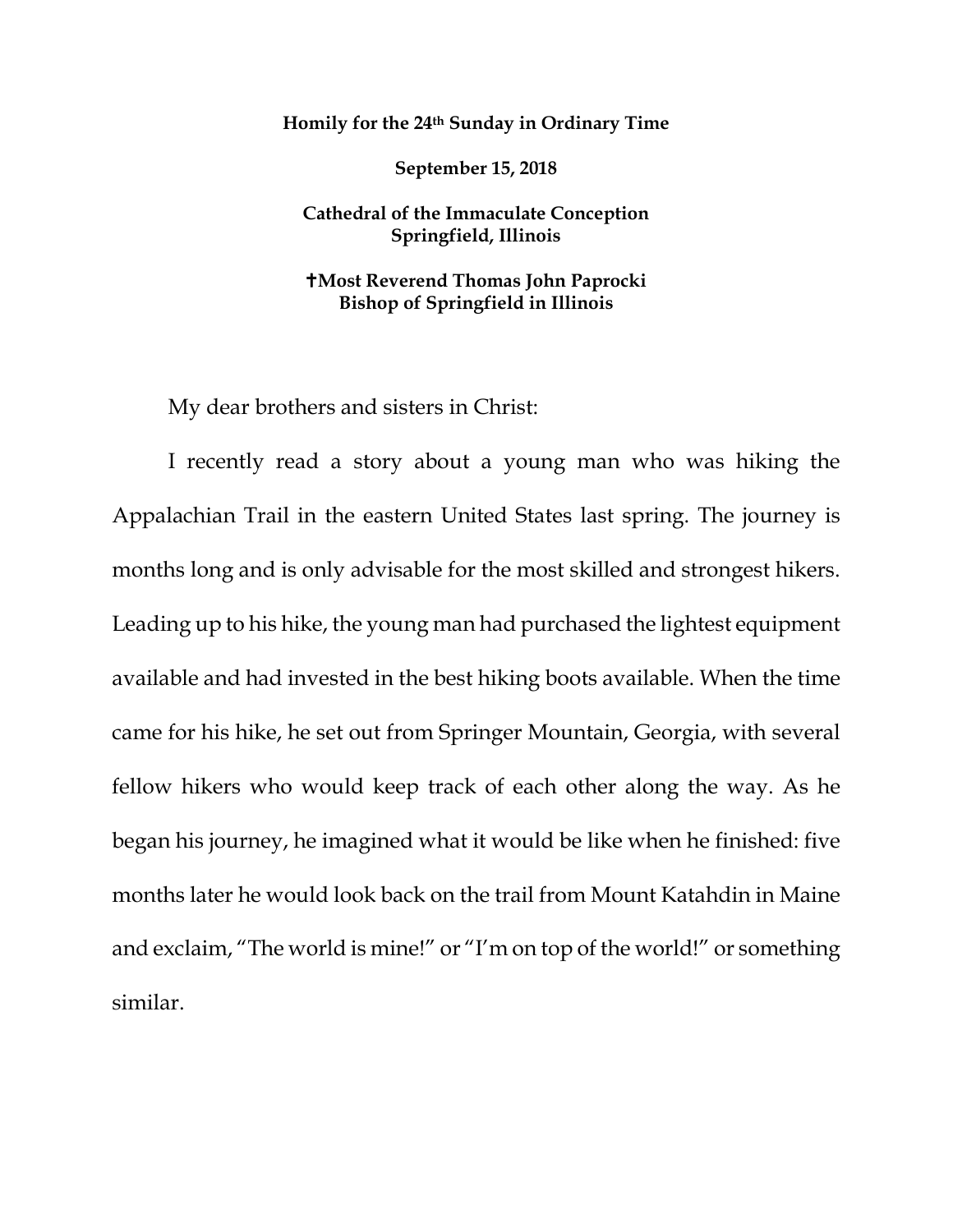However, by the time he reached Iron Mountain in Tennessee, a month into his trek, there were problems. A blister on his left foot which started off small had grown and become sore and infected. Having no other options, the young man saw a doctor who prescribed antibiotics for the infection and warned him to slow things down. He could no longer hike long days and he slipped into despair as he saw his dream of completing the hike fade away.

Perhaps each of us can see a bit of ourselves in this young man's story. We pray, we go to Mass, we even come to God when we are in need, yet we tend to think that we are in charge, that we are the "masters of our destiny." Too often we make plans to forge ahead on our own, relying solely on our own powers and resources, only to fall victim to our weaknesses and see our dreams fade away.

Like the young man in this story, at times, perhaps each of us needs to reduce our inflated sense of ourselves and acknowledge that, no matter what we may want, what really matters is our Lord's will for our lives. We may start with big plans, but eventually we must acknowledge our dependence on our Lord and follow His plan for our lives, for this is what is going to lead to eternal life.

2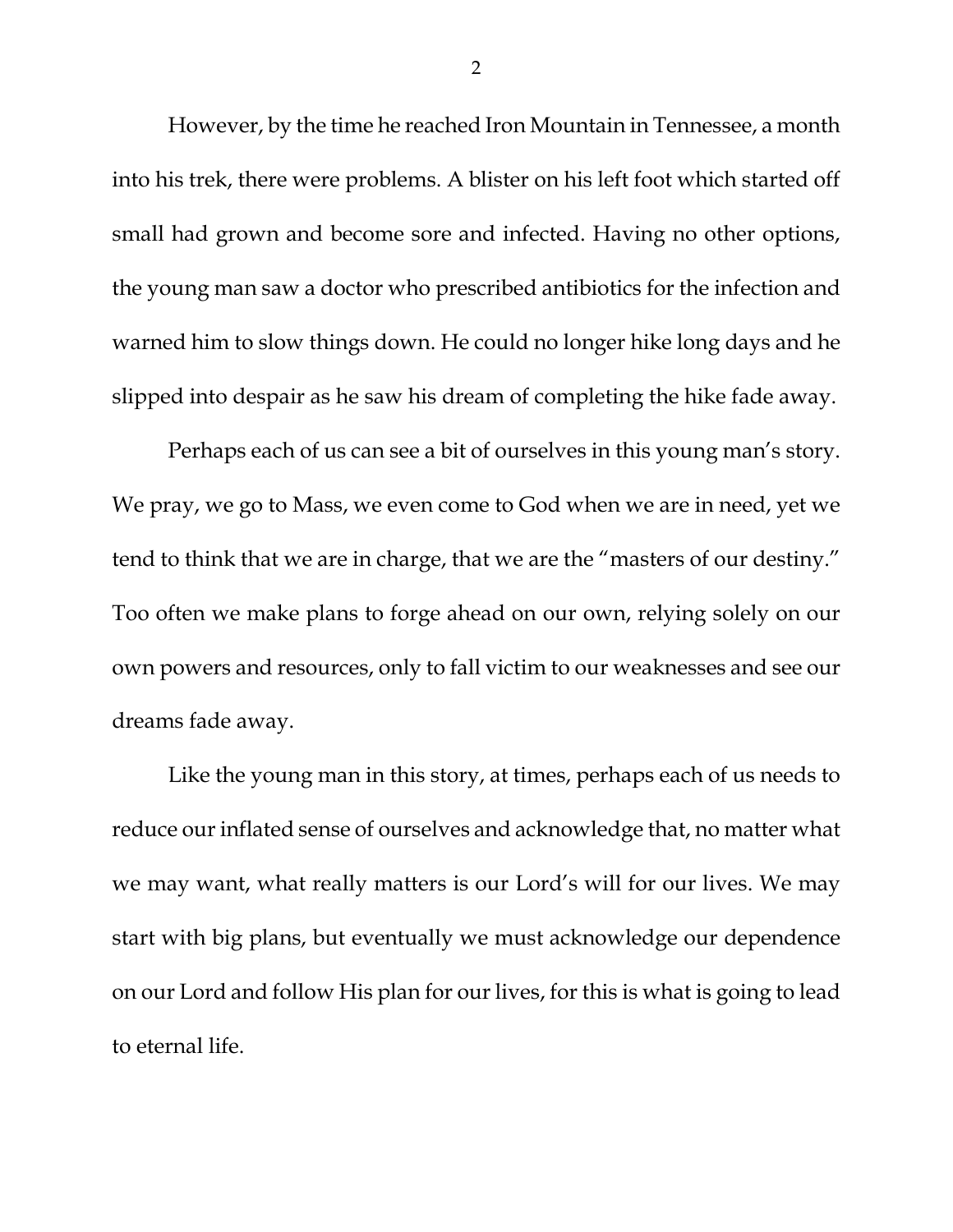Just a few moments ago, in our Gospel reading, we heard our Lord tell His disciples, *Whoever wishes to come after me must deny himself, take up his cross, and follow me. For whoever wishes to save his life will lose it, but whoever loses his life for my sake and that of the gospel will save it.*[1](#page-4-0) My dear brothers and sisters in Christ, our Lord does not disguise the fact that wholehearted obedience to God's will calls for self-sacrifice and renunciation of the things that the world holds up as important. However, Jesus doesn't leave us on our own to figure out what this means; rather, He gives us the perfect example of what it means to follow God's will. Our Lord obeyed the will of His Father even, *unto death, death on a cross*[.2](#page-4-1)

As we are called to follow this example, we must shed our own desires and our own self-centered goals, and so "die" to ourselves so that we may more perfectly unite our will to that of the Father and follow Christ as His disciples by serving those around us. After all, there is no better way to follow our Lord than to give of yourself freely, out of love for others. The Letter of Saint James that we have just heard in our second reading makes clear that faith without works is dead (James 2:14-18). We must put our faith into practice if it is to be alive.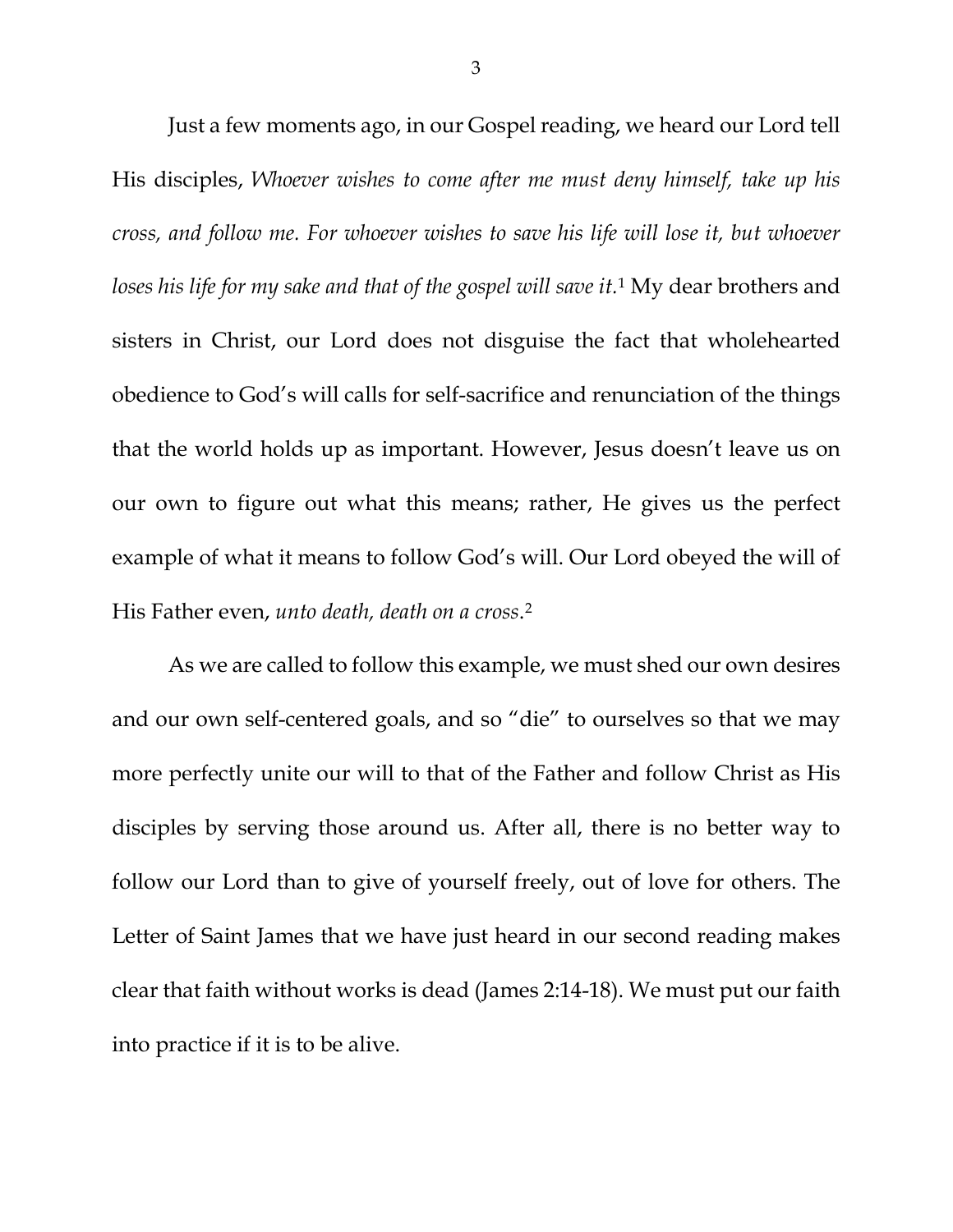Saint Josemaría Escrivá, the founder of The Work, also known as Opus

Dei, points to this very reality in a homily of his in which he said:

To remind a Christian that his life is meaningless unless he obeys God's will does not mean separating him from other men. On the contrary, the commandment God gives us is to love others as He has loved us, which in most cases means living along side the rest of men and being their equals, giving ourselves to the service of our Lord in the world so as to make everyone know better the love of God.[3](#page-4-2)

This, my dear brothers and sisters, is the vocation to which our Lord calls us: to be models of His love to a world that could not be more in need of it.

In light of this reality, the question that we must ask ourselves is: Are we ready to try to make our lives a model and example of Christ's love to those around us? Are we ready to be an *alter Christus*, another Christ, to all of those whom we encounter? I hope that we can all answer this with a resounding "Yes!" If, however, we cannot, let us ever more fervently dedicate ourselves to the process of "dying" to ourselves so that we may be born again to a new life in Christ. For our Lord Jesus, obeyed in this way, even unto death on a cross, and God exalted Him. So too, will the crosses that we bear certainly lead to our own resurrection and exaltation in the gift of eternal life.